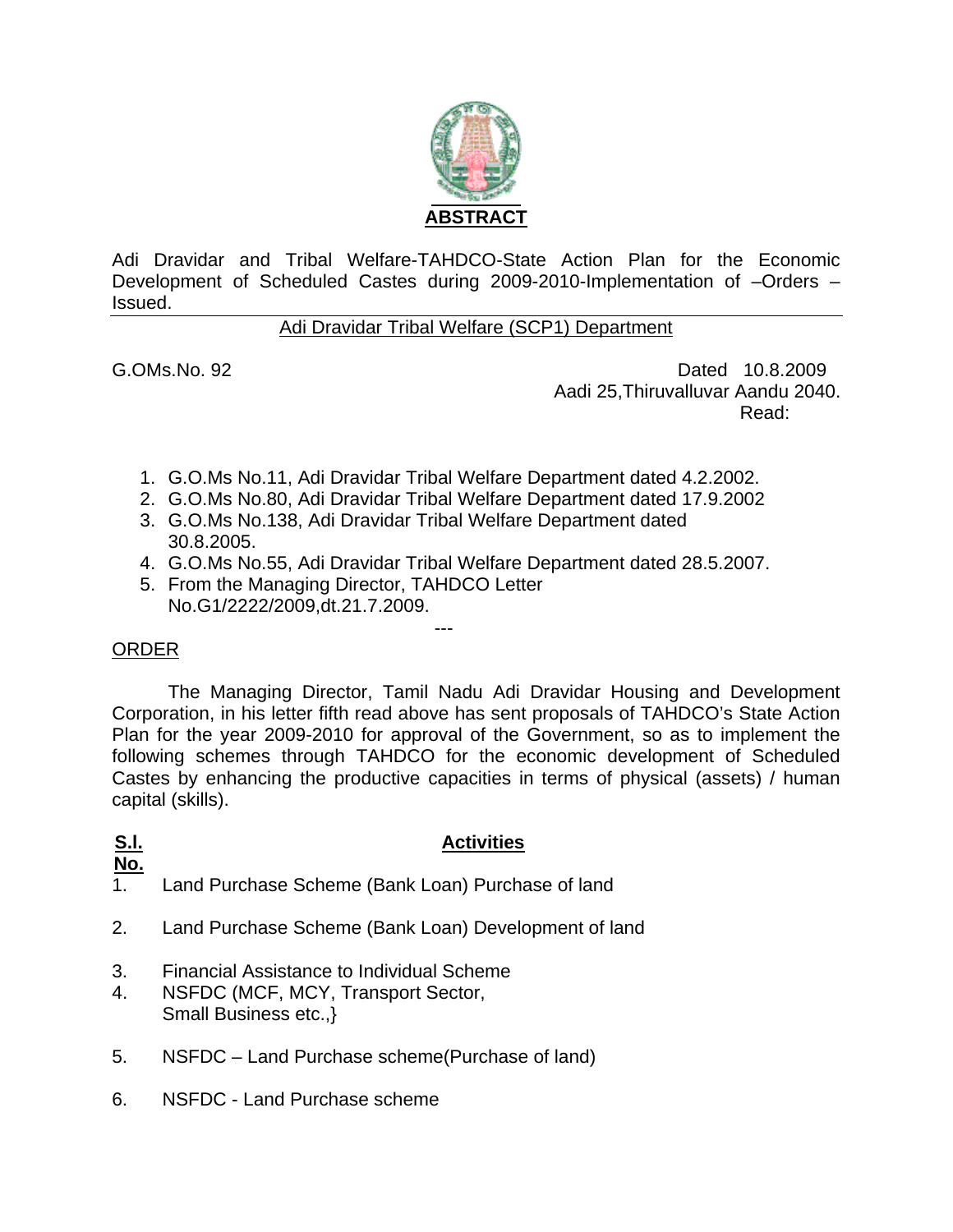(Development of Land)

#### **SHG Scheme**

- 7. (a) Revolving Fund to SHG 2000 Group
- 8. (b) Self Help Group Member Training 2000 Group (30000 SHG Members)
- 9. (c) Economic Assistance to SHG 2500 Group
- 10. Fast Track Power Supply
- 11. Self Employment Programme for Youth (SEPY)
- 12. Special Economic Project
- 13. Collector's Discretionary Fund

2. In the Government Orders first to fourth read above, guidelines were issued to improve the effectiveness of the schemes implemented by TAHDCO. The plan strategy is entirely based on the actual needs of the SCs population in accordance with the local resource potential of each district and the District Action Plan for all the Districts is drafted based on the actual needs of the SC population of the District and the potentials of the district. With this background the Managing Director, TAHDCO has sent proposals for the State Action Plan for the year 2009-2010 to the tune of Rs.138.70 crores covering 1,16,800 beneficiaries.

3. The Government approve the proposals of the State Action Plan for the year 2009-2010 as given in the Annexure-I to this order which gives the summary account of State Action Plan components.

### **1) & 2) Land Purchase Scheme (LPS) and Land Development Scheme (LDS) BANK LOAN / NSFDC Term Loan**

 Grounded on the twin principles of equity and efficiency, the scheme aims to enhance the socio-economic status of the poor SCs by providing land as an asset and various other assistance to improve the productivity of agriculture. During the year 2009-10,it is proposed to cover 900 beneficiaries. 50% of the Project cost is given as subsidy and the balance 50% will be met through Bank / NSFDC. Total financial outlay consisting loan & subsidy assistance. The total financial out lay for the scheme is Rs.9.00 Crores of which Rs.4.50 Crores is subsidy from SCA and Rs.2.50 crores to cover NSFDC Term Loan for purchase of land and development and Rs.2.00 crores as bank loan for purchase of land and development scheme. Under this scheme of LPS, it is proposed to cover 400 members for purchase of land and 500 members for Land Development Scheme like land clearance, land levelling, construction of shoulder bunds and minor irrigation, erecting of bore wells, open wells, Drip irrigation, submersible pump sets etc., The unit cost for the purchase of land is Rs.1 lakh of which 50% is subsidy and 50% is Term Loan. Instructions issued in G.O.Ms.No.15 AD & TW Dept. dt. 23.01.2004 and instructions issued in Govt. Lr.No.1065/SCP-1/06-1, dt. 23.01.06 shall be followed.

#### **Financial Assistance to Individuals**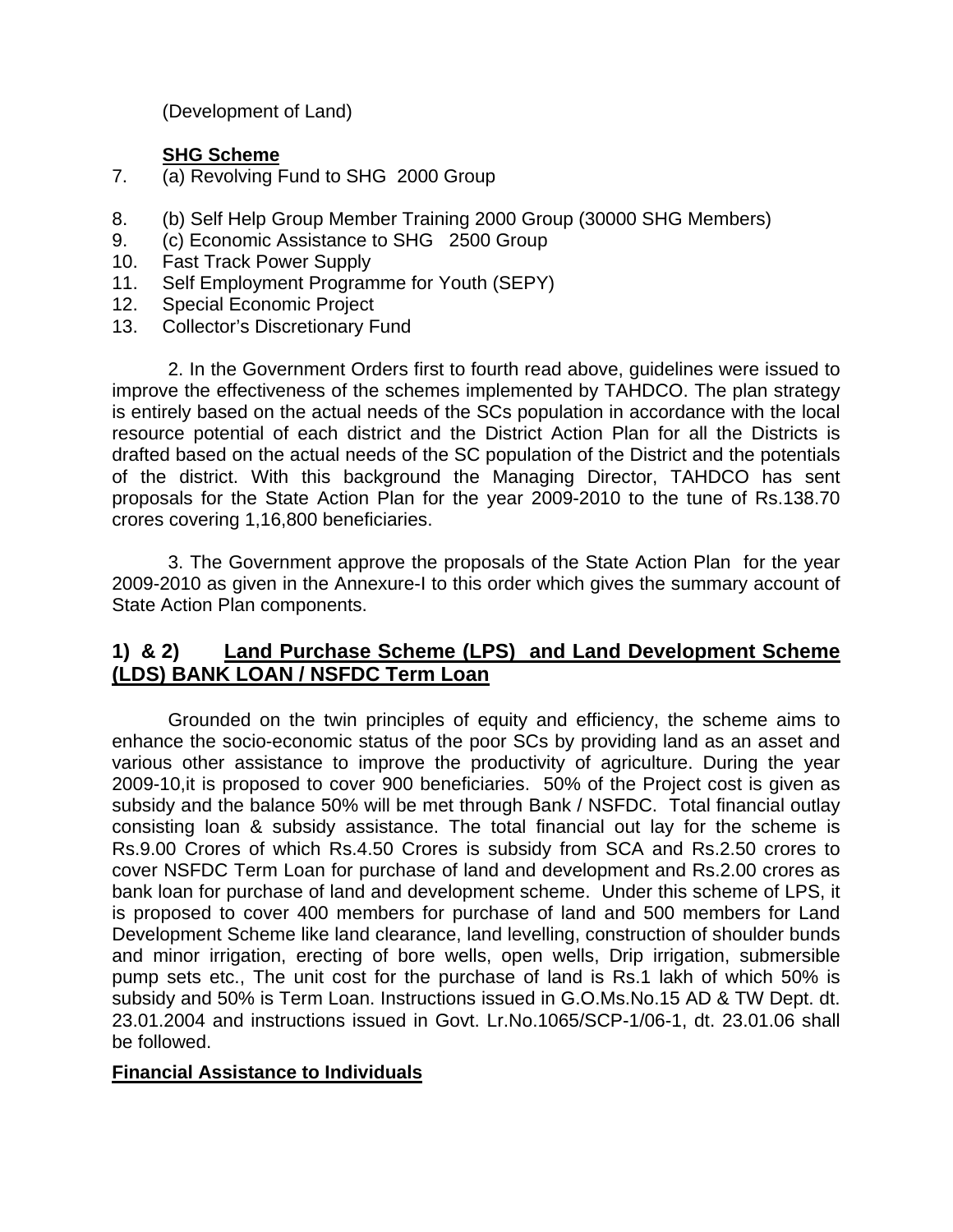The scheme will be implemented covering 8400 Adi Dravidar individuals with a total assistance of Rs.4800 lakhs which includes a subsidy amount of Rs.800 lakhs. Instructions issued by the Government in Annexure VII of G.O.Ms.No.147 AD & TW, dt. 22.09.05 and G.O.Ms.No.154, AD & TW Dept, dt. 07.10.05 shasll be followed for implementation of the scheme.

#### **4) NSFDC (MCF/MSY/Transport Sector, Small Business etc.,)**

Under this scheme TAHDCO will give financial assistance to the beneficiaries for implementing income generating schemes as State Chanalising Agency in Tamil Nadu. The financial assistance will be in the form of subsidy of 30% of the Project Cost to a maximum of Rs.25,000/- from TAHDCO as Special Central Assistance funds. Margin Money Loan Assistance from TAHDCO at 20% of the project cost subject to a maximum of Rs.1.25 lakhs. Instructions in G.O.No.54/ADW/ dt. 19.04.99 shall be followed in the implementation of the scheme. Under this scheme, it is proposed to cover 3500 individual members. (MCF,MSY,Transport Sector, Small Business etc.,).The scheme will be implemented with a financial allocation of Rs.1350 lakhs consisting of Rs.350 lakhs as SCA subsidy, Rs.150 lakhs as Margin Money and Rs.850 lakhs of NSFDC Term Loan.

# **5) SELF HELF GROUPS SCHEME**

## **a) Revolving Fund Assistance to Self Help Groups**

Under the scheme of Revolving Fund Assistance to Self Help Groups, financial assistance will ne given to 2000 Self Help Groups consisting of 30,000 women group members with a total assistance of Rs.550 lakhs consisting of Rs.200 lakhs as subsidy and Rs.350 lakhs as Bank Loan. Each group will be given a Revolving fund subsidy of Rs.10,000/-.

### **(6) SHG MEMBER TRAINING:-**

 The main objective of this training is to bring out the hidden talents and capacity of all the SHG members through systematic modular training. All the SHG members are imparted this basic training. The training commences immediately after the formation of the groups.

 In the current year Rs.100 lakhs is earmarked for giving SHG member Training Programme to SC women members of Self Help Groups consisting 30000 women members. The training may be given on par with guidelines stipulated by the Tamil Nadu Corporation for Development of Women. Total cost for SHG member Training 2,000 SHGs x 15 members (average) per Self Help Group 4 days x Rs.60 /- (SHG member Training Cost Rs.45/- NGO cost Rs.15/-). ( vide G.O.Ms.No.132/ Rural Development and Panchayat Raj (CGS) Dept., dt. 20.07.07

# **(7) Economic Assistance to SHGs**

Under this scheme financial assistance will be given to 2500 Adi Dravidar SHGs consisting of 37500 women group members with a total financial assistance of Rs.5000 lakhs, of which 50% i.e., Rs.2500 lakhs is subsidy and the balance 50% of Rs.2500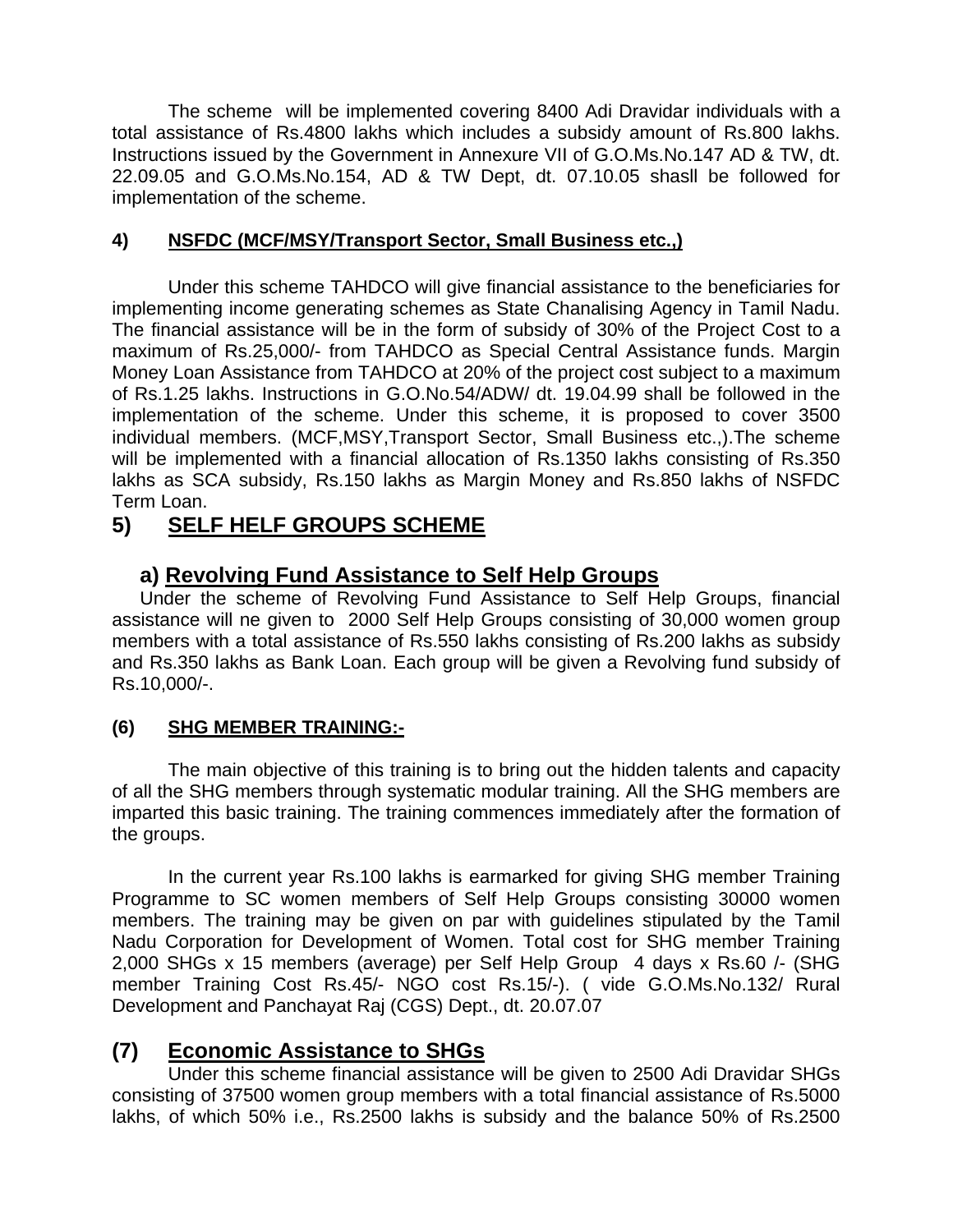lakhs will be the Bank Loan. The guidelines given in G.O.Ms.No.11 AD & TW, dt. 04.02.02, G.O.Ms.No.80 AD & TW Dept. dated 17.09.02 and G.O.Ms.No.58 AD & TW, dt. 28.05.04 and G.O.Ms.No.147 AD& TW Dept, dt. 22.09.05 shall be followed in the implementation of the scheme. From the year 2009-10 onwards SHG scheme is extended to men SHG credit rated by Tamilnadu Corporation for Development of Women.

### **(8) Fast Track power supply (E.B. Deposit)**

Tamil Nadu Electricity Board is implementing a scheme of free power supply to the farmers. Under this scheme the farmers have to deposit a sum of Rs.10000/- for getting the power supply. Now sanction is accorded to remit Rs.100 lakhs to TNEB for 1000 Adi Dravidar farmers at the rate of Rs.10000/- each and to obtain power supply on priority basis.

#### **(9) SELF EMPLOYMENT PROGRAMME FOR YOUTH (SEPY)**

Under this programme, in each district interested, capable and enthusiastic SC Youth are to be selected after giving wide publicity. This programme will be coordinated by a District Level Committee involving the bankers. A set of viable self – employment ventures are to be identified in each district, in accordance with the local potential and the selected youth in the age group of  $18 - 35$ , are to be intensively trained and escorted in obtaining financial assistance and in starting and running the ventures sustainable over a period of time. It is proposed to cover 450 SC Youth under SEPY for a project outlay of Rs.400 lakhs including the subsidy amount of Rs.100 lakhs and Bank Loan amount of Rs.300 lakhs. The guidelines issued in Annexure III of G.O.Ms.No.147, AD&TW Dept., dt. 22.09.05 shall be followed.

## **(10) Special Economic Projects.**

The Special economic projects will target a specific group of SC families in every districts and a comprehensive project will be drawn by the District Collector to upgrade their economic conditions, by taking up viable economic activities which have maximum potential in the area by adopting the cluster approach. The project will cover all components from identification of SC families, organizing them, providing training programmes, financial assistance for economic activities, providing technical assistance, project guidance, monitoring and evaluation of the of the project. The detailed guideline for the pattern of SEP is given in Annexure VI and the mode of selection and approval and monitoring and evaluation of the scheme are given in Annexure VII of G.O.Ms.No.116/AD&TW, dt. 17.09.04 shall be followed.

Under this scheme during the year 2008 – 2009, TAHDCO has already released a sum of Rs.41.80 lakhs as subsidy to District Collector of Ramanathapuram, for providing bore well on 100% grant basis for erection of 43 bore well under Community well scheme at Kamuthi, Muthukulathur and Paramakudi Taluks of Ramanathapuram District, for the benefit of 430 beneficiaries vide Govt. Lr.No.20338/SCP-1/07-10, dt.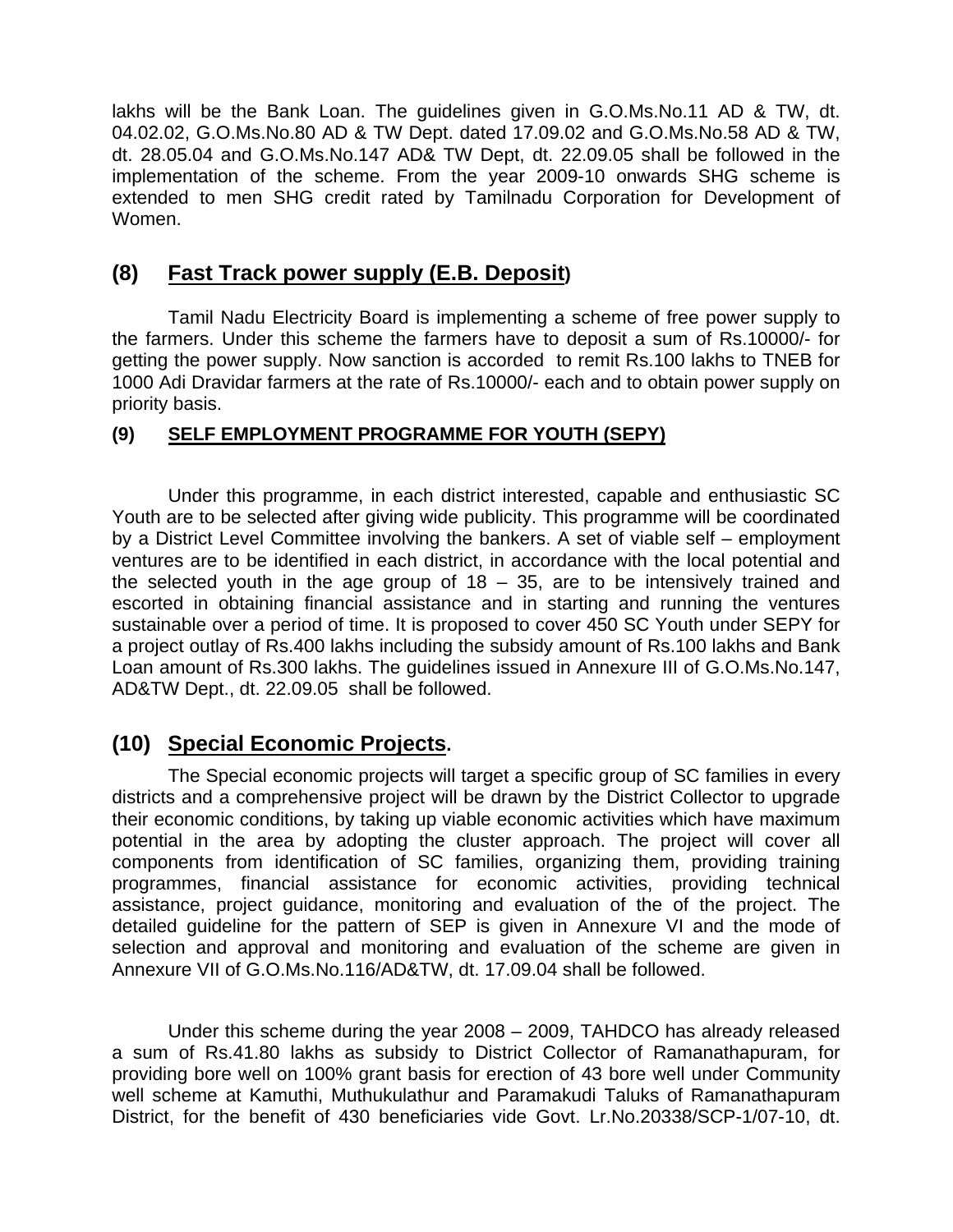11.02.09 and balance 60% of Rs.61.40 lakhs to be released to the District Collector, Ramanathapuram on receipt of utilisation certificate for the amount already released.

 In the current year 2009 – 2010 for implementation of Special Economic Projects a financial allocation of Rs.100 lakhs as 100% subsidy is made. The amount will be utilised by TAHDCO on receipt of project proposals from District Collector.

## **(11) Collector's Discretionary Fund (CDF)**

 The Adi Dravidar beneficiaries who may require immediate financial assistance can be assisted under this scheme. A maximum of Rs. Rs.10,000/- per beneficiary can be given as subsidy. Under this scheme preference will be given to Physically Challenged, Destitute widows and persons affected in atrocity, freed bonded labourers etc. During the current year 2009 - 2010 it is proposed to cover 3000 beneficiaries under the CDF with a subsidy outlay of Rs.200.00 lakhs. The guidelines in G.O.Ms.No.112 AD & TW Dept. dt. 31.12.2002 shall be followed in this regard.

## **(12) Financial Assistance to Civil Services Preliminary Examination Passed candidates**

To encourage the SC Youth aspiring for Civil Services, it is proposed to provide a financial assistance of Rs.25,000/- each to 200 candidates, who have passed Civil Services Preliminary examination and to appear for the Main Examination. Of this Rs.25,000/-, a sum of Rs.15,000 is to be given for purchase of books for the preparation Main examination and the balance Rs.10,000 is provided to meet out the incidental expenses. A sum of Rs.50 lakhs has been earmarked from SCA for this purpose. Instructions issued in Government Lr.No.21154/SCP-I/08-1, dt. 22.09.08 shall be followed.

## **13) Financial Assistance to Law Graduates to set up their Profession**

To encourage the young Law Graduates to set up their profession TAHDCO will provide financial assistance to 500 Law Graduates at Rs.10,000/- each. A sum of Rs.50 lakhs has been earmarked for this purpose under SCA. This scheme will be implemented during the current year also.

## **(14) Self Employment Scheme for Rehabilitation of Manual Scavengers (SRMS) Scheme.**

Government of India introduced a scheme called "Self Employment scheme for Rehabilitation of Manual Scavengers" (SRMS). Under this scheme the identified manual scavengers and their dependents will be provided loan for undertaking self employment ventures. The scheme will be implemented as per the instruction given by the Government of India and from National Safai Karamcharies Financial and Development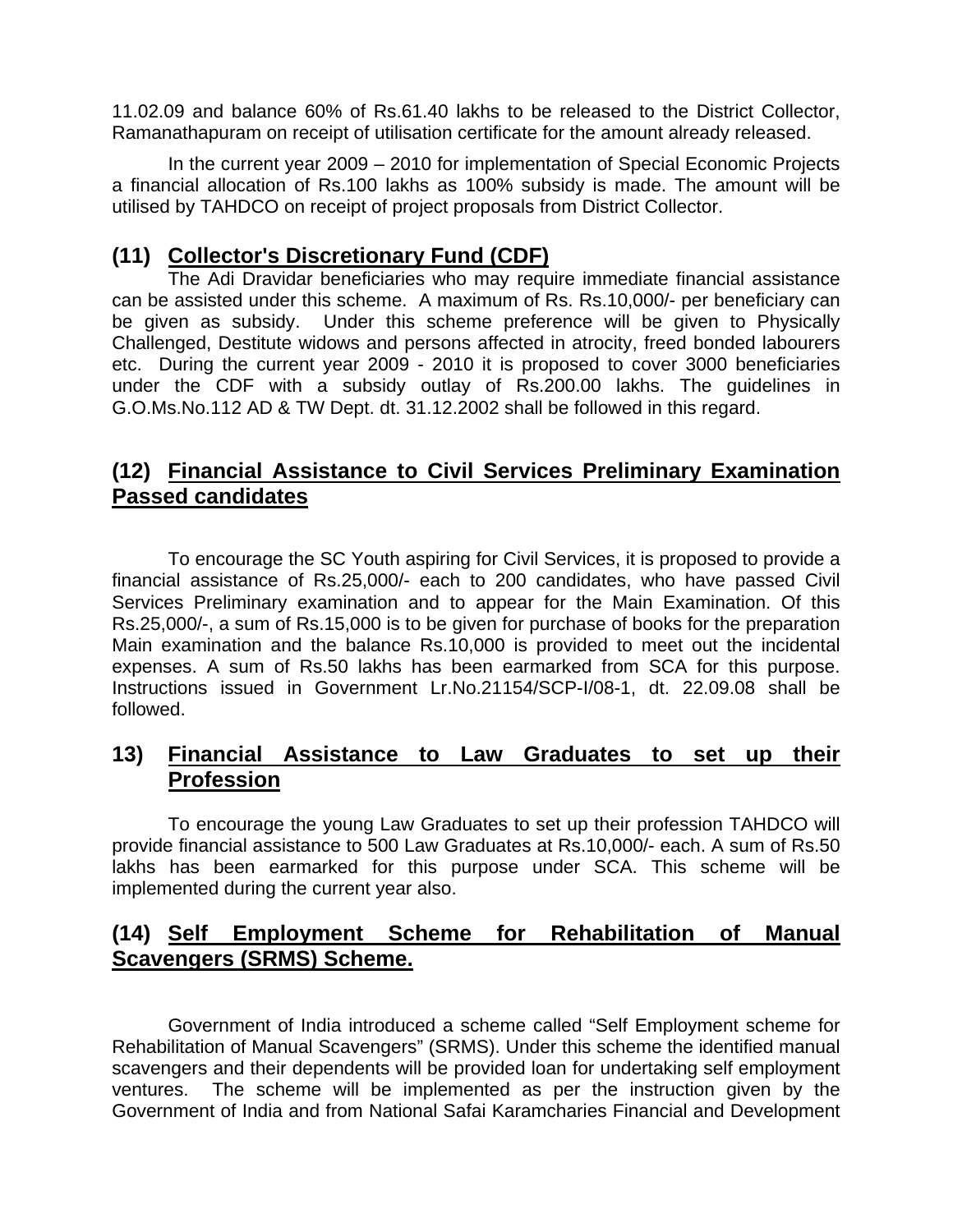Corporation (NSKFDC). The SRMS scheme has been extended up to 30.09.2009. During the current year 2009 – 2010 it is proposed to cover the left over cases of 950 Nos. of scavengers / dependents under SRMS Loan Scheme with a subsidy of Rs.120 lakhs and Rs.150 lakhs as Bank Loan. The M.D.TAHDCO is directed to implement this time bound scheme expeditiously.

4. The Managing Director, TAHDCO is directed to review the progress of the recovery under TAHDCO schemes every month and send periodical report to Government in Finance Department and Adi Dravidar and Tribal Welfare Department on  $15<sup>th</sup>$  of succeeding month indicating the periodical number assigned for this monthly review.

5. The M.D. TAHDCO, is permitted to reallocate the fund, according to the need and necessity of the schemes, to Districts wherever necessary, as per the achievement and requirement, within the overall subsidy allocation of Rs.5,000 lakhs, taking into account the SC population in the Districts.

6. The Managing Director, TAHDCO is also directed to identify the beneficiaries and to implement the schemes with care and diligence ensuring maximum benefits reaching the beneficiaries. The amount under scheme, may be disbursed when the bank permits the sanction of the loan to the beneficiaries.

7. The benefits of the schemes and assistance should be given only to SC people and those who are getting assistance under Integrated Rural Development Programme or any other scheme are not eligible to get any assistance under this State Action Plan for the economic development of SCs during 2009-2010.

/By order of the Governor/

Vishwanath Shegaonkar Principal Secretary to Government

To

The Managing Director, TAHDCO, Chennai101 The Commissioner, Adi Dravidar Welfare, Chennai-5 The Commissioner, Tribal Welfare, Chennai-5 The AG, Ch-18/35/6 The Director of Agriculture, Chennai-6 The Director of Animal Husbandry, Chennai-6 The Director, Min. of SJ&E, New Delhi-1 Copy to The Director, National Commission for SC, Chennai-6 All District Managers through Managing Director, TAHDCO P.A. to Minister (ADW) The Private Secretary to Secretary (AD&TW) AD&TW (ADW III, ADW V, ADW VIII, MEC & OP-I) Dept.

/Forwarded by order/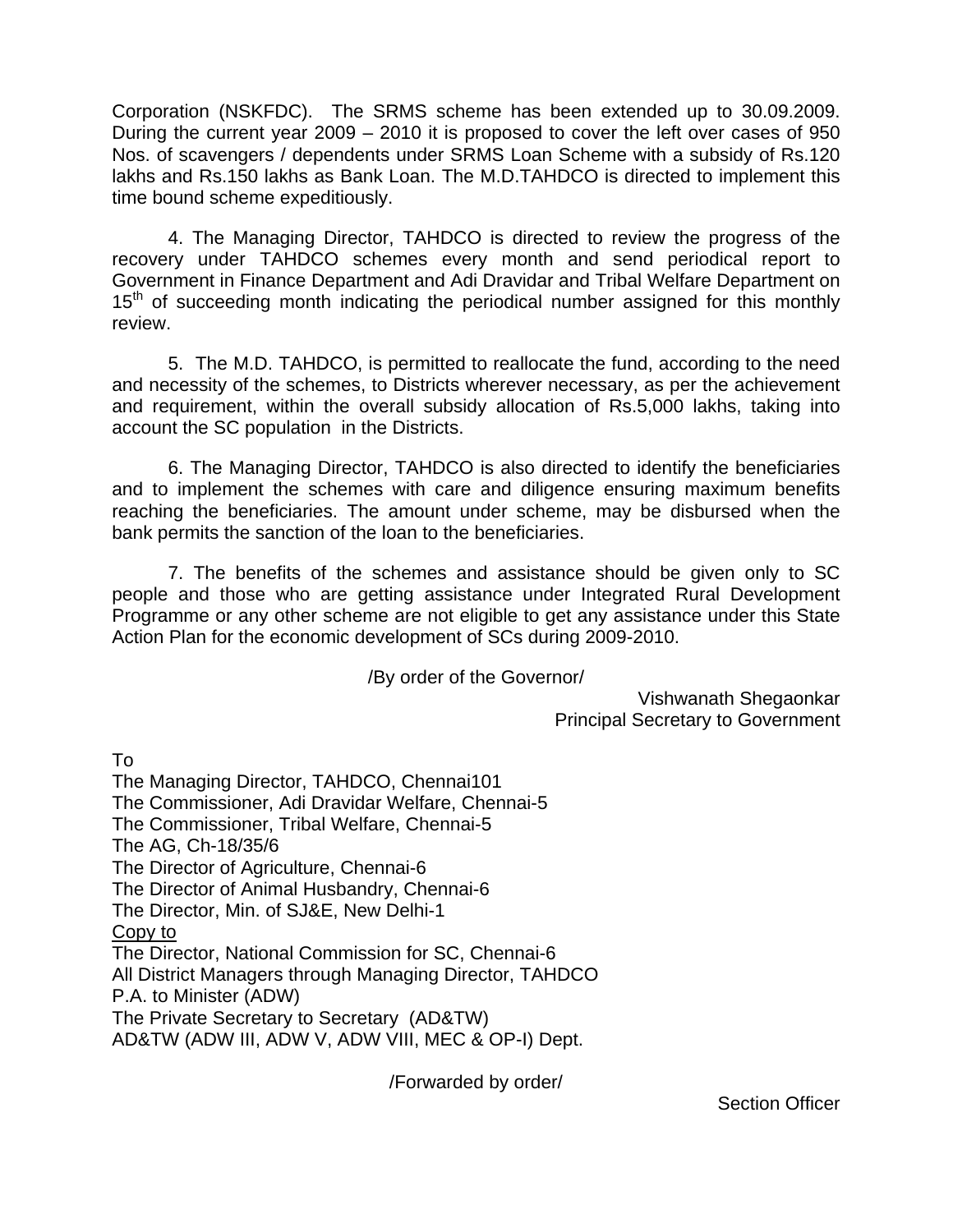|              |                                                         |                                       | <b>DISTRICT</b>                    |                    |                 |                      |                 |                      | Abstract of District Action Plan for the Year 2009 - 2010 | (Rs.In Lakhs)  |                  |
|--------------|---------------------------------------------------------|---------------------------------------|------------------------------------|--------------------|-----------------|----------------------|-----------------|----------------------|-----------------------------------------------------------|----------------|------------------|
| ġ,           | <b>NAME OF THE</b><br><b>SCHEMES</b>                    | <b>ALLOCATION</b>                     | CODE                               | 01                 | 02              | 03                   | 04              | 05                   | 06                                                        | 07             | 08               |
| ສູ່          |                                                         |                                       | <b>NAME OF THE</b>                 | <b>Head office</b> | Thiruvallur     | Chennai              | <b>Kanchee</b>  | <b>Vellore</b>       | Dharmapuri                                                | Krishnagiri    | Tiruvanna        |
|              |                                                         |                                       | <b>DISTRICT</b>                    |                    |                 |                      | puram           |                      |                                                           |                | malai            |
|              |                                                         |                                       | <b>PHYSICAL</b>                    | $\mathbf 0$        | 11              | $\mathbf o$          | 13              | 13                   | 4                                                         | 4              | 8                |
| 1            | <b>LAND PURCHASE</b><br><b>SCHEME WITH</b>              |                                       | <b>SUBSIDY</b>                     | $\mathbf 0$        | 5.50            | 0.00                 | 6.50            | 6.50                 | 2.00                                                      | 2.00           | 4.00             |
|              | <b>BANK LOAN</b>                                        | <b>FINANCIAL</b><br>(Rs. in<br>Lakhs) | <b>BANK LOAN</b><br>AND P.C        | $\mathbf 0$        | 5.50            | 0.00                 | 6.50            | 6.50                 | 2.00                                                      | 2.00           | 4.00             |
|              |                                                         |                                       | <b>TOTAL</b>                       | $\mathbf 0$        | 11.00           | 0.00                 | 13.00           | 13.00                | 4.00                                                      | 4.00           | 8.00             |
|              |                                                         |                                       | <b>PHYSICAL</b>                    | $\mathbf 0$        | 11              | 0                    | 13              | 13                   | 4                                                         | 4              | 8                |
| 1.a          | <b>LAND</b><br><b>DEVELOPMENT</b>                       |                                       | <b>SUBSIDY</b>                     | $\mathbf 0$        | 5.50            | 0.00                 | 6.50            | 6.50                 | 2.00                                                      | 2.00           | 4.00             |
|              | <b>SCHEME WITH</b><br><b>BANK LOAN</b>                  | <b>FINANCIAL</b><br>(Rs. in<br>Lakhs) | <b>BANK LOAN</b><br>AND P.C        | 0                  | 5.50            | 0.00                 | 6.50            | 6.50                 | 2.00                                                      | 2.00           | 4.00             |
|              |                                                         |                                       | <b>TOTAL</b>                       | $\mathbf 0$        | 11.00           | 0.00                 | 13.00           | 13.00                | 4.00                                                      | 4.00           | 8.00             |
|              |                                                         |                                       | <b>PHYSICAL</b>                    | $\mathbf 0$        | 11              | 0                    | 13              | 13                   | 4                                                         | 4              | 8                |
| $\mathbf{2}$ | <b>LAND PURCHASE</b><br><b>SCHEME WITH</b>              |                                       | <b>SUBSIDY</b><br><b>TERM LOAN</b> | $\mathbf 0$        | 5.50            | 0.00                 | 6.50            | 6.50                 | 2.00                                                      | 2.00           | 4.00             |
|              | NSFDC TERM LOAN                                         | FINANCIAL<br>(Rs. in<br>Lakhs)        | AND P.C                            | $\mathbf 0$        | 5.50            | 0.00                 | 6.50            | 6.50                 | 2.00                                                      | 2.00           | 4.00             |
|              |                                                         |                                       | TOTAL                              | $\mathbf 0$        | 11.00           | 0.00                 | 13.00           | 13.00                | 4.00                                                      | 4.00           | 8.00             |
|              | <b>LAND</b>                                             |                                       | <b>PHYSICAL</b>                    | $\mathbf 0$        | 16              | $\bf{0}$             | 19              | 18                   | 5                                                         | 6              | 12               |
| 2.a          | <b>DEVELOPMENT</b><br><b>SCHEME WITH</b>                |                                       | <b>SUBSIDY</b><br><b>TERM LOAN</b> | $\mathbf 0$        | 8.00            | 0.00                 | 9.50            | 9.00                 | 2.50                                                      | 3.00           | 6.00             |
|              | <b>NSFDC TERM LOAN</b>                                  | FINANCIAL<br>(Rs. in<br>Lakhs)        | AND P.C                            | $\mathbf 0$        | 8.00            | 0.00                 | 9.50            | 9.00                 | 2.50                                                      | 3.00           | 6.00             |
|              |                                                         |                                       | <b>TOTAL</b>                       | $\mathbf 0$        | 16.00           | 0.00                 | 19.00           | 18.00                | 5.00                                                      | 6.00           | 12.00            |
|              | <b>FINANCIAL</b>                                        |                                       | <b>PHYSICAL</b>                    | 0                  | 426             | 424                  | 511             | 506                  | 142                                                       | 153            | 331              |
| з            | <b>ASSISTANCE TO</b>                                    | <b>FINANCIAL</b><br>(Rs. in<br>Lakhs) | <b>SUBSIDY</b><br><b>BANK LOAN</b> | 0<br>0             | 40.54<br>202.69 | 40.35<br>201.77      | 48.71<br>243.56 | 48.18<br>240.88      | 13.52<br>67.62                                            | 14.61<br>73.04 | 31.54            |
|              | <b>INDIVIDUALS</b>                                      |                                       | AND P.C<br><b>TOTAL</b>            | $\mathbf 0$        | 243.23          | 242.12               | 292.27          | 289.06               | 81.14                                                     | 87.65          | 157.72<br>189.26 |
|              |                                                         |                                       | <b>PHYSICAL</b>                    |                    | 177             | 177                  | 213             | 211                  | 59                                                        | 64             | 138              |
|              | <b>NSFDC SCHEMES</b>                                    |                                       | <b>SUBSIDY</b>                     |                    | 0               | 0                    | 0               | 0                    | 0                                                         | 0              | 0                |
| 4            | (TRANSPORT, NON<br><b>TRANSPORT AND</b>                 | FINANCIAL (Rs.<br>in Lakhs)           | <b>MARGIN</b>                      |                    | 0               | $\bf{0}$             | 0               | $\mathbf 0$          | 0                                                         | O              | 0                |
|              | MICROCREDIT,<br>MCF, MSY, SB)                           |                                       | <b>MONEY</b><br><b>BANK LOAN</b>   |                    | 0               | $\bf{0}$             | 0               | $\mathbf 0$          | 0                                                         | $\mathbf 0$    | 0                |
|              |                                                         |                                       | AND P.C<br><b>TOTAL</b>            |                    | 0               | $\mathbf 0$          | $\mathbf{o}$    | $\mathbf 0$          | 0                                                         | $\mathbf 0$    | o                |
|              |                                                         |                                       | <b>PHYSICAL</b>                    | $\mathbf 0$        | 1520            | 1513                 | 1827            | 1807                 | 507                                                       | 548            | 1183             |
| 5            | <b>Revolving Fund</b><br><b>Assistance to SHGs</b>      | FINANCIAL<br>(Rs. in<br>Lakhs)        | <b>SUBSIDY</b>                     | $\mathbf 0$        | 10.13           | 10.09                | 12.18           | 12.04                | 3.4                                                       | 3.65           | 7.89             |
|              |                                                         |                                       | <b>BANK LOAN</b>                   | $\mathbf 0$        | 17.74           | 17.65                | 21.31           | 21.08                | 5.92                                                      | 6.39           | 13.80            |
|              |                                                         |                                       | TOTAL                              | $\mathbf 0$        | 27.87           | 27.74                | 33.49           | 33.12                | 9.32                                                      | 10.04          | 21.69            |
|              | <b>SHG MEMBER</b><br><b>TRAINING</b>                    |                                       | <b>PHYSICAL</b>                    | $\mathbf{o}$       | 1520            | 1513                 | 1827            | 1807                 | 507                                                       | 548            | 1183             |
| 6            |                                                         | NANCIAL<br>(Rs. in<br>Lakhs)<br>E     | <b>SUBSIDY</b>                     | $\mathbf 0$        | 5.07            | 5.04                 | 6.09            | 6.02                 | 1.69                                                      | 1.83           | 3.94             |
|              |                                                         |                                       | TOTAL                              | O                  | 5.07            | 5.04                 | 6.09            | 6.02                 | 1.69                                                      | 1.83           | 3.94             |
|              |                                                         |                                       | <b>PHYSICAL</b>                    | 0                  | 1900            | 1892                 | 2283            | 2258                 | 634                                                       | 685            | 1479             |
|              | Economic<br><b>Assistance to SHG's</b>                  |                                       | <b>SUBSIDY</b>                     | $\mathbf 0$        | 127.00          | 126.00               | 154.00          | 150.00               | 42.00                                                     | 46.00          | 99.00            |
| 7            |                                                         | <b>FINANCIAL</b><br>(Rs. in<br>Lakhs) | <b>BANK LOAN</b>                   | $\mathbf 0$        | 127.00          | 126.00               | 154.00          | 150.00               | 42.00                                                     | 46.00          | 99.00            |
|              |                                                         |                                       | AND P.C<br><b>TOTAL</b>            | $\mathbf 0$        | 254.00          | 252.00               | 308.00          | 300.00               | 84.00                                                     | 92.00          | 198.00           |
|              |                                                         |                                       | <b>PHYSICAL</b>                    | $\mathbf 0$        | 53              | 0                    | 64              | 63                   | 18                                                        | 19             | 42               |
| 8            | <b>FAST TRACK</b><br><b>POWER SUPPLY</b>                |                                       | <b>SUBSIDY</b>                     | 0                  | 5.30            | 0.00                 | 6.40            | 6.30                 | 1.80                                                      | 1.90           | 4.20             |
|              |                                                         | FINANCI<br>AL (Rs.<br>in<br>Lakhs)    | <b>TOTAL</b>                       | $\mathbf 0$        | 5.30            | 0.00                 | 6.40            | 6.30                 | 1.80                                                      | 1.90           | 4.20             |
|              |                                                         |                                       | <b>PHYSICAL</b>                    | 0                  | 23              | 23                   | 27              | 27                   | 8                                                         | 8              | 18               |
|              | <b>Self Employment</b><br>Programme for<br>youth (SEPY) |                                       | <b>SUBSIDY</b>                     | 0                  | 5.06            | 5.06                 | 5.94            | 5.94                 | 1.76                                                      | 1.76           | 3.96             |
| 9            |                                                         | <b>FINANCIAL</b><br>(Rs. in<br>Lakhs) | <b>BANK LOAN</b><br>AND P.C        | $\mathbf 0$        | 15.20           | 15.13                | 18.27           | 18.07                | 5.07                                                      | 5.48           | 11.83            |
|              |                                                         |                                       | <b>TOTAL</b>                       | 0                  | 20.26           | 20.19                | 24.21           | 24.01                | 6.83                                                      | 7.24           | 15.79            |
|              |                                                         |                                       | <b>PHYSICAL</b>                    | 400                | 0               | 0                    | 0               | o                    | 0                                                         | 0              | 0                |
| 10           | SPECIAL ECONOMIC<br><b>PROJECT</b>                      |                                       | <b>SUBSIDY</b>                     | 100                | $\mathbf 0$     | 0.00                 | 0.00            | 0.00                 | 0.00                                                      | 0.00           | 0.00             |
|              |                                                         | FINANCIAL<br>(Rs. in<br>Lakhs)        | <b>TOTAL</b>                       | 100                | 0.00            | 0.00                 | 0.00            | 0.00                 | 0.00                                                      | 0.00           | 0.00             |
|              |                                                         |                                       | <b>PHYSICAL</b>                    | $\mathbf 0$        | 150             | 151                  | 183             | 181                  | 51                                                        | 55             | 118              |
| 11           | Collector's                                             |                                       | <b>SUBSIDY</b>                     | $\mathbf{o}$       | 10.13           | 10.09                | 12.18           | 12.04                | 3.38                                                      | 3.65           | 7.89             |
|              | <b>Discretionary Fund</b>                               | FINANCI<br>AL (Rs.<br>in Lakhs)       | <b>TOTAL</b>                       | 0                  | 10.13           | 10.09                | 12.18           | 12.04                | 3.38                                                      | 3.65           | 7.89             |
|              |                                                         |                                       | <b>PHYSICAL</b>                    | 200                | 0               | 0                    | $\mathbf o$     | o                    | 0                                                         | 0              | o                |
|              | <b>Financial Assistance</b><br>to Civil Services        |                                       | <b>SUBSIDY</b>                     |                    |                 |                      |                 |                      |                                                           |                |                  |
| 12           | <b>Preliminary Exam</b>                                 | FINANCIAL<br>[Rs. in<br>Lakhs]        |                                    | 50.00              | 0.00            | 0.00                 | 0.00            | 0.00                 | 0.00                                                      | 0.00           | 0.00             |
|              | passed Canditates                                       |                                       | <b>TOTAL</b>                       | 50.00              | 0.00            | 0.00                 | 0.00            | 0.00                 | 0.00                                                      | 0.00           | 0.00             |
| 13           | <b>Financial Assistance</b>                             |                                       | <b>PHYSICAL</b><br><b>SUBSIDY</b>  | 500                | $\mathbf 0$     | $\mathbf{o}$<br>0.00 | 0<br>0.00       | $\mathbf{o}$<br>0.00 | O<br>0.00                                                 | 0<br>0.00      | 0                |
|              | to Law Graduates                                        | FINAN<br>CIAL<br>(Rs. in<br>Lakhs)    | <b>TOTAL</b>                       | 50.00<br>50.00     | 0.00<br>0.00    | 0.00                 | 0.00            | 0.00                 | 0.00                                                      | 0.00           | 0.00<br>0.00     |
|              |                                                         |                                       | <b>PHYSICAL</b>                    | $\mathbf o$        | 0               | 71                   | 0               | 0                    | 0                                                         | 0              | 0                |
| 14           | <b>SRMS Loan</b>                                        |                                       | <b>SUBSIDY</b><br><b>BANK LOAN</b> | 0.00<br>0.00       | 0.00<br>0.00    | 8.87<br>11.00        | 0.00<br>0.00    | 0.00<br>0.00         | 0.00<br>0.00                                              | 0.00<br>0.00   | 0.00<br>0.00     |
|              |                                                         | FINANCIAL<br>(Rs. in<br>Lakhs)        | AND P.C                            |                    |                 |                      |                 |                      |                                                           |                |                  |
|              |                                                         |                                       | <b>TOTAL</b><br><b>PHYSICAL</b>    | 0.00<br>1100       | 0.00<br>5818    | 19.87<br>5764        | 0.00<br>6993    | 0.00<br>6917         | 0.00<br>1943                                              | 0.00<br>2098   | 0.00<br>4528     |
|              |                                                         |                                       | <b>SUBSIDY</b>                     | 200.00             | 222.67          | 200.44               | 268.56          | 263.08               | 74.29                                                     | 80.64          | 172.46           |
|              | <b>TOTAL</b>                                            | FINANCIAL (Rs.<br>in Lakhs)           | <b>BANK LOAN</b><br>AND P.C        | 0.00               | 387.13          | 371.55               | 466.14          | 458.53               | 129.11                                                    | 139.91         | 300.35           |
|              |                                                         |                                       | <b>MARGIN</b>                      | 0                  | 0.00            | 0.00                 | 0.00            | 0.00                 | 0.00                                                      | 0.00           | 0.00             |
|              |                                                         | <b>MONEY</b><br><b>TOTAL</b>          | 200.00                             | 609.80             | 572.00          | 734.70               | 721.61          | 203.40               | 220.55                                                    | 472.81         |                  |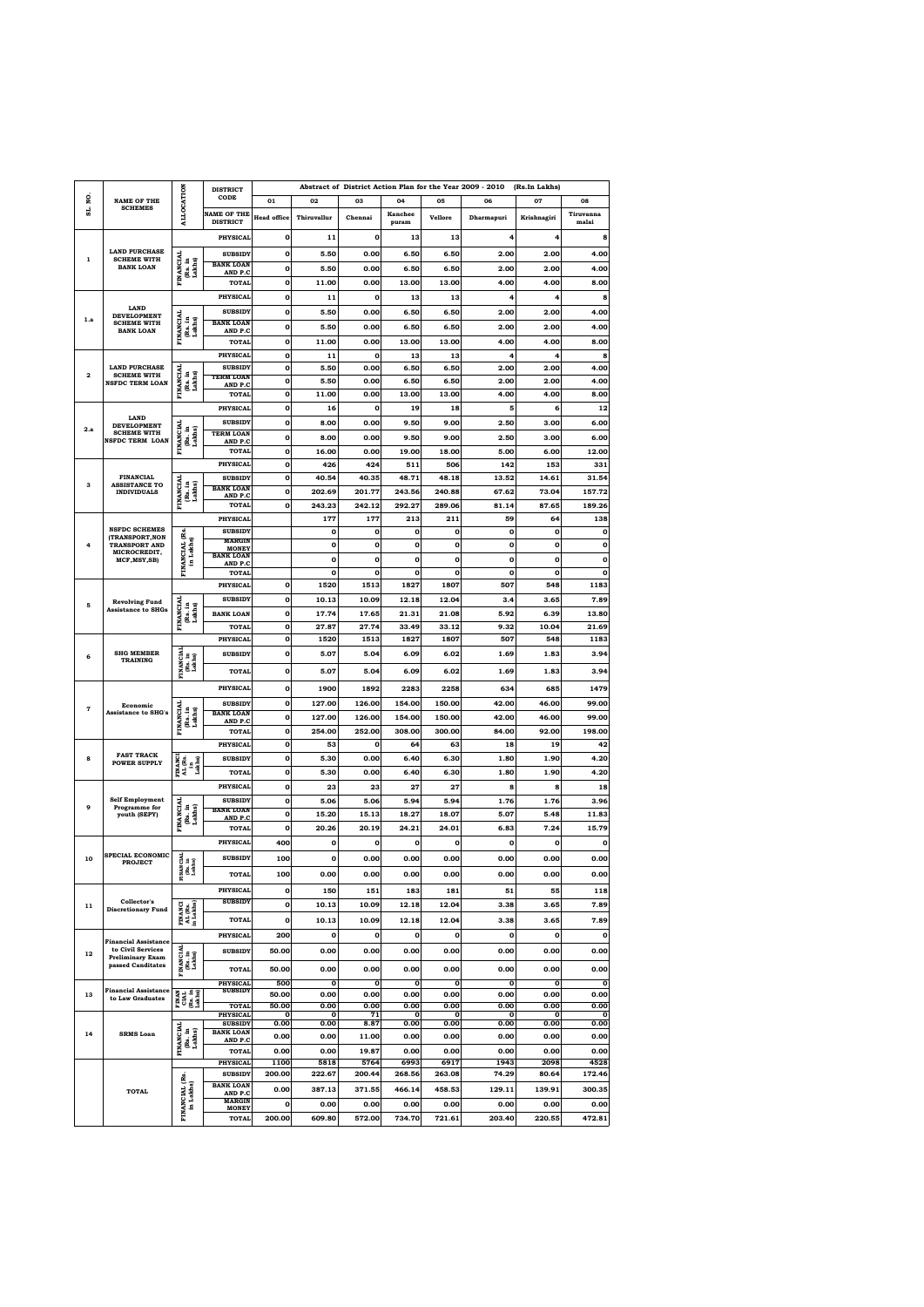| ŏ,           | <b>NAME OF THE</b><br><b>SCHEMES</b>                              |                                                   | <b>DISTRICT</b><br>CODE                      |                     |                    |                     | Abstract of District Action Plan for the Year 2009 - 2010 |                       |                  | (Rs.In Lakhs)         |                     |
|--------------|-------------------------------------------------------------------|---------------------------------------------------|----------------------------------------------|---------------------|--------------------|---------------------|-----------------------------------------------------------|-----------------------|------------------|-----------------------|---------------------|
| ສ່           |                                                                   | <b>ALLOCATION</b>                                 | <b>NAME OF THE</b>                           | 09<br>Villupuram    | 10<br>Salem        | 11<br>Namakkal      | 12<br>Erode                                               | 13<br><b>Nilgiris</b> | 14<br>Coimbatore | 15<br>Dindigul        | 16<br>Karur         |
|              |                                                                   |                                                   | <b>DISTRICT</b><br><b>PHYSICAL</b>           | 14                  | 8                  | 5                   | $\overline{7}$                                            | 4                     | 11               | 7                     | з                   |
|              | <b>LAND PURCHASE</b>                                              |                                                   | <b>SUBSIDY</b>                               | 7.00                | 4.00               | 2.50                | 3.50                                                      | 2.00                  | 5.50             | 3.50                  | 1.50                |
| $\mathbf{1}$ | <b>SCHEME WITH</b><br><b>BANK LOAN</b>                            | <b>FINANCIAL</b><br>(Rs. in<br>Lakhs)             | <b>BANK LOAN</b><br>AND P.C                  | 7.00                | 4.00               | 2.50                | 3.50                                                      | 2.00                  | 5.50             | 3.50                  | 1.50                |
|              |                                                                   |                                                   | TOTAL                                        | 14.00               | 8.00               | 5.00                | 7.00                                                      | 4.00                  | 11.00            | 7.00                  | 3.00                |
|              | <b>LAND</b>                                                       |                                                   | <b>PHYSICAL</b>                              | 14                  | 8                  | 5                   | 7                                                         | 4                     | 11               | 7                     | 3                   |
| 1.a          | <b>DEVELOPMENT</b><br><b>SCHEME WITH</b>                          |                                                   | <b>SUBSIDY</b><br><b>BANK LOAN</b>           | 7.00                | 4.00               | 2.50                | 3.50                                                      | 2.00                  | 5.50             | 3.50                  | 1.50                |
|              | <b>BANK LOAN</b>                                                  | FINANCIAL<br>(Rs. in<br>Lakhs)                    | AND P.C<br>TOTAL                             | 7.00<br>14.00       | 4.00<br>8.00       | 2.50<br>5.00        | 3.50<br>7.00                                              | 2.00<br>4.00          | 5.50<br>11.00    | 3.50<br>7.00          | 1.50<br>3.00        |
|              |                                                                   |                                                   | <b>PHYSICAL</b>                              | 14                  | 8                  | 5                   | $\overline{7}$                                            | 4                     | 11               | 7                     | 3                   |
| $\mathbf{2}$ | <b>LAND PURCHASE</b><br><b>SCHEME WITH</b>                        |                                                   | <b>SUBSIDY</b><br><b>TERM LOAN</b>           | 7.00                | 4.00               | 2.50                | 3.50                                                      | 2.00                  | 5.50             | 3.50                  | 1.50                |
|              | <b>NSFDC TERM LOAN</b>                                            | FINANCIAL<br>(Rs. in<br>Lakhs)                    | AND P.C<br><b>TOTAL</b>                      | 7.00<br>14.00       | 4.00<br>8.00       | 2.50<br>5.00        | 3.50<br>7.00                                              | 2.00<br>4.00          | 5.50<br>11.00    | 3.50<br>7.00          | 1.50<br>3.00        |
|              |                                                                   |                                                   | <b>PHYSICAL</b>                              | 22                  | 13                 | 7                   | 11                                                        | 6                     | 17               | 10                    | 5                   |
| 2.a          | <b>LAND</b><br><b>DEVELOPMENT</b>                                 |                                                   | <b>SUBSIDY</b>                               | 11.00               | 6.50               | 3.50                | 5.50                                                      | 3.00                  | 8.50             | 5.00                  | 2.50                |
|              | <b>SCHEME WITH</b><br>NSFDC TERM LOAN                             | FINANCIAL<br>(Rs. in<br>Lakhs)                    | <b>TERM LOAN</b><br>AND P.C                  | 11.00               | 6.50               | 3.50                | 5.50                                                      | 3.00                  | 8.50             | 5.00                  | 2.50                |
|              |                                                                   |                                                   | TOTAL                                        | 22.00               | 13.00              | 7.00                | 11.00                                                     | 6.00                  | 17.00            | 10.00                 | 5.00                |
|              | <b>FINANCIAL</b>                                                  |                                                   | <b>PHYSICAL</b><br><b>SUBSIDY</b>            | 574<br>54.71        | 337<br>32.1        | 199<br>18.94        | 299<br>28.49                                              | 169<br>16.06          | 447<br>42.55     | 266<br>25.38          | 135<br>12.84        |
| 3            | <b>ASSISTANCE TO</b><br><b>INDIVIDUALS</b>                        | FINANCIAL<br>(Rs. in<br>Lakhs)                    | <b>BANK LOAN</b><br>AND P.C                  | 273.56              | 160.49             | 94.72               | 142.43                                                    | 80.29                 | 212.75           | 126.9                 | 64.18               |
|              |                                                                   |                                                   | TOTAL                                        | 328.27              | 192.59             | 113.66              | 170.92                                                    | 96.35                 | 255.30           | 152.28                | 77.02               |
|              | <b>NSFDC SCHEMES</b>                                              |                                                   | <b>PHYSICAL</b><br><b>SUBSIDY</b>            | 239<br>$\mathbf 0$  | 140<br>$\mathbf 0$ | 83<br>0             | 125<br>o                                                  | 70<br>0               | 186<br>0         | 111<br>0              | 56<br>0             |
| 4            | (TRANSPORT, NON<br><b>TRANSPORT AND</b>                           |                                                   | <b>MARGIN</b><br><b>MONEY</b>                | $\bf{0}$            | $\mathbf 0$        | o                   | o                                                         | 0                     | 0                | o                     | 0                   |
|              | MICROCREDIT,<br>MCF, MSY, SB)                                     | FINANCIAL (Rs.<br>in Lakhs)                       | <b>BANK LOAN</b><br>AND P.C                  | $\mathbf 0$         | $\mathbf 0$        | $\mathbf 0$         | $\mathbf{o}$                                              | O                     | $\mathbf 0$      | $\mathbf 0$           | 0                   |
|              |                                                                   |                                                   | <b>TOTAL</b>                                 | $\bf{0}$            | $\mathbf 0$        | $\mathbf 0$         | $\mathbf{o}$                                              | $\mathbf 0$           | $\mathbf 0$      | $\mathbf{o}$          | $\mathbf 0$         |
|              | <b>Revolving Fund</b><br><b>Assistance to SHGs</b>                |                                                   | <b>PHYSICAL</b><br><b>SUBSIDY</b>            | 2052<br>13.68       | 1204<br>8.02       | 710<br>4.74         | 1068<br>7.12                                              | 602<br>4.01           | 1596<br>10.64    | 952<br>6.34           | 481<br>3.21         |
| 5            |                                                                   | FINANCIAL<br>(Rs. in<br>Lakhs)                    | <b>BANK LOAN</b>                             | 23.94               | 14.04              | 8.29                | 12.46                                                     | 7.03                  | 18.62            | 11.10                 | 5.62                |
|              |                                                                   |                                                   | TOTAL                                        | 37.62               | 22.06              | 13.03               | 19.58                                                     | 11.04                 | 29.26            | 17.44                 | 8.83                |
|              | <b>SHG MEMBER</b><br><b>TRAINING</b>                              |                                                   | <b>PHYSICAL</b>                              | 2052                | 1204               | 710                 | 1068                                                      | 602                   | 1596             | 952                   | 481                 |
| 6            |                                                                   | <b>IANCIAL</b><br>(Rs. in<br>Lakhs)               | <b>SUBSIDY</b>                               | 6.84                | 4.01               | 2.37                | 3.56                                                      | 2.01                  | 5.32             | 3.17                  | 1.60                |
|              |                                                                   | Ē                                                 | TOTAL                                        | 6.84                | 4.01               | 2.37                | 3.56                                                      | 2.01                  | 5.32             | 3.17                  | 1.60                |
|              | Economic<br><b>Assistance to SHG's</b>                            |                                                   | <b>PHYSICAL</b><br><b>SUBSIDY</b>            | 2565<br>171.00      | 1505<br>100.00     | 888<br>59.00        | 1335<br>89.00                                             | 753<br>50.00          | 1995<br>133.00   | 1190<br>79.00         | 602<br>40.00        |
| 7            |                                                                   | <b>FINANCIAL</b><br>(Rs. in<br>Lakhs)             | <b>BANK LOAN</b><br>AND P.C                  | 171.00              | 100.00             | 59.00               | 89.00                                                     | 50.00                 | 133.00           | 79.00                 | 40.00               |
|              |                                                                   |                                                   | TOTAL                                        | 342.00              | 200.00             | 118.00              | 178.00                                                    | 100.00                | 266.00           | 158.00                | 80.00               |
|              | <b>FAST TRACK</b>                                                 |                                                   | <b>PHYSICAL</b>                              | 72                  | 42                 | 25                  | 38                                                        | 21                    | 56               | 33                    | 17                  |
| 8            | POWER SUPPLY                                                      | FINANCI<br>AL (Rs.<br>in<br>Lakhs)                | <b>SUBSIDY</b><br><b>TOTAL</b>               | 7.20<br>7.20        | 4.20<br>4.20       | 2.50<br>2.50        | 3.80<br>3.80                                              | 2.10<br>2.10          | 5.60<br>5.60     | 3.30<br>3.30          | 1.70<br>1.70        |
|              |                                                                   |                                                   | <b>PHYSICAL</b>                              | 31                  | 18                 | 11                  | 16                                                        | 9                     | 24               | 14                    | 7                   |
| 9            | <b>Self Employment</b><br>Programme for                           |                                                   | <b>SUBSIDY</b>                               | 6.82                | 3.96               | 2.42                | 3.52                                                      | 1.98                  | 5.28             | 3.08                  | 1.54                |
|              | youth (SEPY)                                                      | <b>FINANCIAL</b><br>(Rs. in<br>Lakhs)             | <b>BANK LOAN</b><br><b>AND P.C</b>           | 20.52               | 12.04              | 7.10                | 10.68                                                     | 6.02                  | 15.96            | 9.52                  | 4.81                |
|              |                                                                   |                                                   | TOTAL<br><b>PHYSICAL</b>                     | 27.34<br>$\bf{0}$   | 16.00<br>0         | 9.52<br>$\mathbf o$ | 14.20<br>$\mathbf{o}$                                     | 8.00<br>0             | 21.24<br>0       | 12.60<br>$\mathbf{o}$ | 6.35<br>0           |
| 10           | SPECIAL ECONOMIC                                                  |                                                   | <b>SUBSIDY</b>                               | 0.00                | 0.00               | 0.00                | 0.00                                                      | 0.00                  | 0.00             | 0.00                  | 0.00                |
|              | <b>PROJECT</b>                                                    | FINANCIAL<br>[Rs. in<br>Lakhs]                    | <b>TOTAL</b>                                 | 0.00                | 0.00               | 0.00                | 0.00                                                      | 0.00                  | 0.00             | 0.00                  | 0.00                |
|              |                                                                   |                                                   | <b>PHYSICAL</b>                              | 205                 | 120                | 71                  | 107                                                       | 60                    | 160              | 95                    | 48                  |
| 11           | Collector's<br><b>Discretionary Fund</b>                          |                                                   | <b>SUBSIDY</b>                               | 13.68               | 8.02               | 4.74                | 7.12                                                      | 4.01                  | 10.64            | 6.34                  | 3.21                |
|              |                                                                   | FINANCI<br>AL (Rs.<br>in Lakhs)                   | <b>TOTAL</b>                                 | 13.68               | 8.02               | 4.74                | 7.12                                                      | 4.01                  | 10.64            | 6.34                  | 3.21                |
|              | <b>Financial Assistance</b>                                       |                                                   | <b>PHYSICAL</b>                              | 0                   | $\mathbf 0$        | o                   | o                                                         | 0                     | 0                | 0                     | 0                   |
| 12           | to Civil Services<br><b>Preliminary Exam</b><br>passed Canditates | FINANCIAL<br>[Rs. in<br>Lakhs]                    | <b>SUBSIDY</b>                               | 0.00                | 0.00               | 0.00                | 0.00                                                      | 0.00                  | 0.00             | 0.00                  | 0.00                |
|              |                                                                   |                                                   | <b>TOTAL</b>                                 | 0.00                | 0.00               | 0.00                | 0.00                                                      | 0.00                  | 0.00             | 0.00                  | 0.00                |
| 13           | <b>Financial Assistance</b><br>to Law Graduates                   | $\frac{CIAL}{(Rs. in)}$<br>Lakhs)<br><b>FINAN</b> | <b>PHYSICAL</b><br><b>SUBSIDY</b>            | $\mathbf o$<br>0.00 | 0<br>0.00          | 0<br>0.00           | o<br>0.00                                                 | 0<br>0.00             | 0<br>0.00        | $\mathbf o$<br>0.00   | $\mathbf 0$<br>0.00 |
|              |                                                                   |                                                   | <b>TOTAL</b><br><b>PHYSICAL</b>              | 0.00<br>0           | 0.00<br>0          | 0.00<br>о           | 0.00<br>196                                               | 0.00<br>0             | 0.00<br>29       | 0.00<br>16            | 0.00<br>80          |
| 14           |                                                                   |                                                   | <b>SUBSIDY</b><br><b>BANK LOAN</b>           | 0.00                | 0.00               | 0.00                | 24.50                                                     | 0.00                  | 3.62             | 2.00                  | 10.00               |
|              | <b>SRMS</b> Loan                                                  | <b>FINANCIAL</b><br>(Rs. in<br>Lakhs)             | AND P.C<br><b>TOTAL</b>                      | 0.00<br>0.00        | 0.00<br>0.00       | 0.00<br>0.00        | 30.38<br>54.88                                            | 0.00<br>0.00          | 4.49             | 2.48<br>4.48          | 12.40               |
|              |                                                                   |                                                   | <b>PHYSICAL</b>                              | 7854                | 4607               | 2719                | 4284                                                      | 2304                  | 8.11<br>6139     | 3660                  | 22.40<br>1921       |
|              |                                                                   |                                                   | <b>SUBSIDY</b>                               | 299.11              | 174.86             | 103.28              | 179.59                                                    | 87.19                 | 236.37           | 141.04                | 79.56               |
|              | <b>TOTAL</b>                                                      |                                                   | <b>BANK LOAN</b><br>AND P.C<br><b>MARGIN</b> | 521.02              | 305.07             | 180.11              | 300.95                                                    | 152.34                | 409.82           | 244.50                | 134.01              |
|              | FINANCIAL (Rs.<br>in Lakhs)                                       | <b>MONEY</b><br><b>TOTAL</b>                      | 0.00<br>820.12                               | 0.00<br>479.92      | 0.00<br>283.40     | 0.00<br>480.54      | 0.00<br>239.53                                            | 0.00<br>646.18        | 0.00<br>385.54   | 0.00<br>213.58        |                     |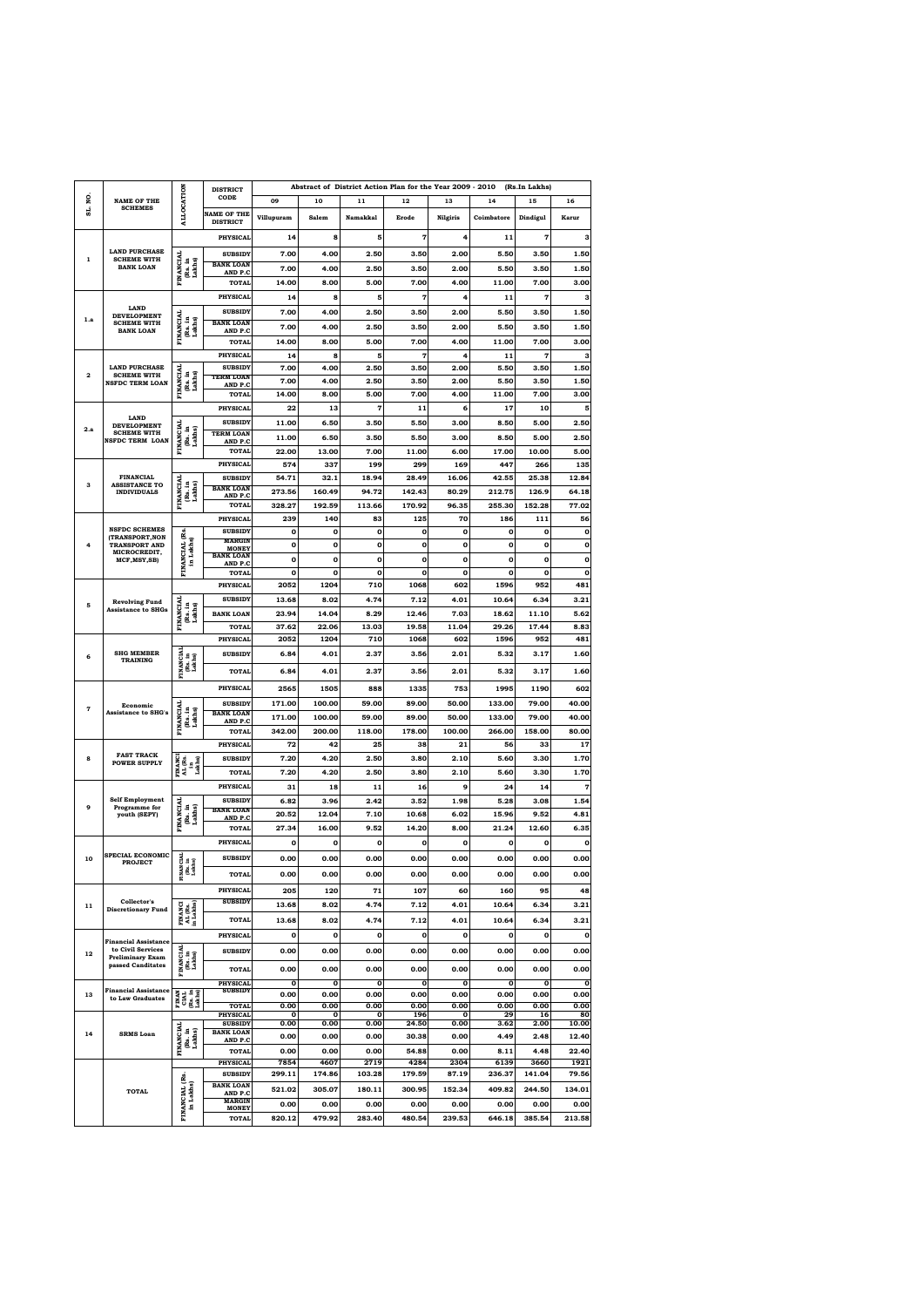|              | <b>NAME OF THE</b><br><b>SCHEMES</b>               |                                                                                            | <b>DISTRICT</b>                    | Abstract of District Action Plan for the Year 2009 - 2010<br>(Rs.In Lakhs) |            |           |           |                     |                |             |              |  |  |
|--------------|----------------------------------------------------|--------------------------------------------------------------------------------------------|------------------------------------|----------------------------------------------------------------------------|------------|-----------|-----------|---------------------|----------------|-------------|--------------|--|--|
| ğ            |                                                    |                                                                                            | CODE                               | 17                                                                         | 18         | 19        | 20        | 21                  | 22             | 23          | 24           |  |  |
| ສ່           |                                                    | <b>ALLOCATION</b>                                                                          | <b>NAME OF THE</b>                 | Trichy                                                                     | Perambalur | Ariyalur  | Cuddalore | Nagapattina         | Tiruvarur      | Thanjavur   | Pudu         |  |  |
|              |                                                    |                                                                                            | <b>DISTRICT</b>                    |                                                                            |            |           |           | $\mathbf m$         |                |             | kottai       |  |  |
|              |                                                    |                                                                                            | <b>PHYSICAL</b>                    | $\overline{7}$                                                             | 3          | 3         | 11        | 8                   | $\overline{7}$ | 7           | 4            |  |  |
| 1            | <b>LAND PURCHASE</b><br><b>SCHEME WITH</b>         |                                                                                            | <b>SUBSIDY</b>                     | 3.50                                                                       | 1.50       | 1.50      | 5.50      | 4.00                | 3.50           | 3.50        | 2.00         |  |  |
|              | <b>BANK LOAN</b>                                   | <b>FINANCIAL</b><br>(Rs. in<br>Lakhs)                                                      | <b>BANK LOAN</b><br>AND P.C        | 3.50                                                                       | 1.50       | 1.50      | 5.50      | 4.00                | 3.50           | 3.50        | 2.00         |  |  |
|              |                                                    |                                                                                            | <b>TOTAL</b>                       | 7.00                                                                       | 3.00       | 3.00      | 11.00     | 8.00                | 7.00           | 7.00        | 4.00         |  |  |
|              |                                                    |                                                                                            | <b>PHYSICAL</b>                    | 7                                                                          | 3          | 3         | 11        | 8                   | 7              | 7           | 4            |  |  |
|              | <b>LAND</b><br><b>DEVELOPMENT</b>                  |                                                                                            | <b>SUBSIDY</b>                     | 3.50                                                                       | 1.50       | 1.50      | 5.50      | 4.00                | 3.50           | 3.50        | 2.00         |  |  |
| 1.a          | <b>SCHEME WITH</b>                                 | FINANCIAL<br>(Rs. in<br>Lakhs)                                                             | <b>BANK LOAN</b>                   | 3.50                                                                       | 1.50       | 1.50      | 5.50      | 4.00                | 3.50           | 3.50        | 2.00         |  |  |
|              | <b>BANK LOAN</b>                                   |                                                                                            | AND P.C<br><b>TOTAL</b>            | 7.00                                                                       | 3.00       | 3.00      | 11.00     | 8.00                | 7.00           | 7.00        | 4.00         |  |  |
|              |                                                    |                                                                                            | <b>PHYSICAL</b>                    | $\pmb{7}$                                                                  | 3          | 3         | 11        | 8                   | 7              | 7           | 4            |  |  |
|              | <b>LAND PURCHASE</b>                               |                                                                                            | <b>SUBSIDY</b>                     | 3.50                                                                       | 1.50       | 1.50      | 5.50      | 4.00                | 3.50           | 3.50        | 2.00         |  |  |
| $\mathbf{2}$ | <b>SCHEME WITH</b><br><b>NSFDC TERM LOAN</b>       | (Rs. in<br>Lakhs)                                                                          | <b>TERM LOAN</b>                   | 3.50                                                                       | 1.50       | 1.50      | 5.50      | 4.00                | 3.50           | 3.50        | 2.00         |  |  |
|              |                                                    | FINANCIAL                                                                                  | AND P.C<br><b>TOTAL</b>            | 7.00                                                                       | 3.00       | 3.00      | 11.00     | 8.00                | 7.00           | 7.00        | 4.00         |  |  |
|              |                                                    |                                                                                            | <b>PHYSICAL</b>                    | 11                                                                         | 3          | 4         | 17        | 12                  | 10             | 11          | $\pmb{7}$    |  |  |
|              | <b>LAND</b>                                        |                                                                                            | <b>SUBSIDY</b>                     | 5.50                                                                       | 1.50       | 2.00      | 8.50      | 6.00                | 5.00           | 5.50        | 3.50         |  |  |
| 2.a          | <b>DEVELOPMENT</b><br><b>SCHEME WITH</b>           |                                                                                            | <b>TERM LOAN</b>                   |                                                                            |            |           |           |                     |                |             |              |  |  |
|              | <b>NSFDC TERM LOAN</b>                             | FINANCIAL<br>(Rs. in<br>Lakhs)                                                             | AND P.C                            | 5.50                                                                       | 1.50       | 2.00      | 8.50      | 6.00                | 5.00           | 5.50        | 3.50         |  |  |
|              |                                                    |                                                                                            | <b>TOTAL</b>                       | 11.00                                                                      | 3.00       | 4.00      | 17.00     | 12.00               | 10.00          | 11.00       | 7.00         |  |  |
|              |                                                    |                                                                                            | <b>PHYSICAL</b>                    | 283                                                                        | 106        | 107       | 449       | 313                 | 268            | 283         | 177          |  |  |
| з            | <b>FINANCIAL</b><br><b>ASSISTANCE TO</b>           | FINANCIAL                                                                                  | <b>SUBSIDY</b><br><b>BANK LOAN</b> | 26.95                                                                      | 10.06      | 10.2      | 42.81     | 29.77               | 25.52          | 26.96       | 16.83        |  |  |
|              | <b>INDIVIDUALS</b>                                 | (Rs. in<br>Lakhs)                                                                          | AND P.C                            | 134.76                                                                     | 50.31      | 51.01     | 214.03    | 148.84              | 127.62         | 134.82      | 84.16        |  |  |
|              |                                                    |                                                                                            | <b>TOTAL</b>                       | 161.71                                                                     | 60.37      | 61.21     | 256.84    | 178.61              | 153.14         | 161.78      | 100.99       |  |  |
|              |                                                    |                                                                                            | <b>PHYSICAL</b>                    | 118                                                                        | 44         | 45        | 187       | 130                 | 112            | 118         | 74           |  |  |
|              | <b>NSFDC SCHEMES</b><br>(TRANSPORT, NON            |                                                                                            | <b>SUBSIDY</b><br><b>MARGIN</b>    | o                                                                          | 0          | 0         | 0         | $\mathbf o$         | 0              | 0           | o            |  |  |
| 4            | <b>TRANSPORT AND</b><br>MICROCREDIT,               | in Lakhs)                                                                                  | <b>MONEY</b><br><b>BANK LOAN</b>   | 0                                                                          | 0          | $\bf{0}$  | 0         | $\mathbf 0$         | 0              | 0           | 0            |  |  |
|              | MCF, MSY, SB)                                      | FINANCIAL (Rs.                                                                             | AND P.C                            | 0                                                                          | 0          | $\bf{0}$  | 0         | $\mathbf o$         | 0              | $\mathbf o$ | 0            |  |  |
|              |                                                    |                                                                                            | <b>TOTAL</b>                       | 0                                                                          | 0          | 0         | 0         | $\mathbf o$         | 0              | $\mathbf o$ | $\mathbf 0$  |  |  |
|              |                                                    |                                                                                            | <b>PHYSICAL</b>                    | 1011                                                                       | 377        | 383       | 1605      | 1116                | 957            | 1011        | 631          |  |  |
| 5            | <b>Revolving Fund</b><br><b>Assistance to SHGs</b> | FINANCIAL<br>(Rs. in<br>Lakhs)                                                             | <b>SUBSIDY</b>                     | 6.74                                                                       | 2.52       | 2.55      | 10.7      | 7.44                | 6.38           | 6.74        | 4.21         |  |  |
|              |                                                    |                                                                                            | <b>BANK LOAN</b>                   | 11.79                                                                      | 4.40       | 4.46      | 18.73     | 13.02               | 11.17          | 11.80       | 7.36         |  |  |
|              |                                                    |                                                                                            | <b>TOTAL</b>                       | 18.53                                                                      | 6.92       | 7.01      | 29.43     | 20.46               | 17.55          | 18.54       | 11.57        |  |  |
|              | <b>SHG MEMBER</b><br><b>TRAINING</b>               |                                                                                            | <b>PHYSICAL</b>                    | 1011                                                                       | 377        | 383       | 1605      | 1116                | 957            | 1011        | 631          |  |  |
| 6            |                                                    | <b>FINANCIAL</b><br>(Rs. in<br>Lakhs)                                                      | <b>SUBSIDY</b>                     | 3.37                                                                       | 1.26       | 1.28      | 5.35      | 3.72                | 3.19           | 3.37        | 2.10         |  |  |
|              |                                                    |                                                                                            | <b>TOTAL</b>                       | 3.37                                                                       | 1.26       | 1.28      | 5.35      | 3.72                | 3.19           | 3.37        | 2.10         |  |  |
|              | Economic<br><b>Assistance to SHG's</b>             |                                                                                            | <b>PHYSICAL</b>                    | 1263                                                                       | 472        | 478       | 2006      | 1395                | 1196           | 1264        | 789          |  |  |
|              |                                                    |                                                                                            |                                    | 84.00                                                                      |            |           |           |                     |                |             |              |  |  |
| 7            |                                                    | <b>FINANCIAL</b>                                                                           | <b>SUBSIDY</b><br><b>BANK LOAN</b> |                                                                            | 31.00      | 32.00     | 134.00    | 93.00               | 80.00          | 84.00       | 53.00        |  |  |
|              |                                                    | (Rs. in<br>Lakhs)                                                                          | AND P.C                            | 84.00                                                                      | 31.00      | 32.00     | 134.00    | 93.00               | 80.00          | 84.00       | 53.00        |  |  |
|              |                                                    |                                                                                            | <b>TOTAL</b>                       | 168.00                                                                     | 62.00      | 64.00     | 268.00    | 186.00              | 160.00         | 168.00      | 106.00       |  |  |
|              | <b>FAST TRACK</b><br><b>POWER SUPPLY</b>           |                                                                                            | <b>PHYSICAL</b>                    | 35                                                                         | 13         | 13        | 56        | 39                  | 34             | 36          | 22           |  |  |
| 8            |                                                    | <b>FINANCI</b><br>$\begin{array}{c}\n\text{AL (Rs.}\\ \text{in}\\ \text{Lakhs}\end{array}$ | <b>SUBSIDY</b>                     | 3.50                                                                       | 1.30       | 1.30      | 5.60      | 3.90                | 3.40           | 3.60        | 2.20         |  |  |
|              |                                                    |                                                                                            | <b>TOTAL</b>                       | 3.50                                                                       | 1.30       | 1.30      | 5.60      | 3.90                | 3.40           | 3.60        | 2.20         |  |  |
|              |                                                    |                                                                                            | <b>PHYSICAL</b>                    | 15                                                                         | 6          | 6         | 24        | 17                  | 14             | 15          | 9            |  |  |
| 9            | <b>Self Employment</b><br>Programme for            |                                                                                            | <b>SUBSIDY</b><br><b>BANK LOAN</b> | 3.30                                                                       | 1.32       | 1.32      | 5.28      | 3.74                | 4.08           | 3.30        | 1.98         |  |  |
|              | youth (SEPY)                                       | <b>FINANCIAL</b><br>(Rs. in<br>Lakhs)                                                      | <u>AND P.C</u>                     | 10.11                                                                      | 3.77       | 3.83      | 16.05     | 11.16               | 9.57           | 10.11       | 6.31         |  |  |
|              |                                                    |                                                                                            | <b>TOTAL</b>                       | 13.41                                                                      | 5.09       | 5.15      | 21.33     | 14.90               | 13.65          | 13.41       | 8.29         |  |  |
|              |                                                    |                                                                                            | <b>PHYSICAL</b>                    | 0                                                                          | 0          | o         | 0         | o                   | o              | $\mathbf o$ | 0            |  |  |
| 10           | SPECIAL ECONOMIC<br><b>PROJECT</b>                 | FINANCIAL<br>[Rs. in<br>Lakhs]                                                             | <b>SUBSIDY</b>                     | 0.00                                                                       | 0.00       | 0.00      | 0.00      | 0.00                | 0.00           | 0.00        | 0.00         |  |  |
|              |                                                    |                                                                                            | <b>TOTAL</b>                       | 0.00                                                                       | 0.00       | 0.00      | 0.00      | 0.00                | 0.00           | 0.00        | 0.00         |  |  |
|              |                                                    |                                                                                            | <b>PHYSICAL</b>                    | 101                                                                        | 38         | 38        | 161       | 112                 | 96             | 101         | 63           |  |  |
| 11           | Collector's                                        |                                                                                            | <b>SUBSIDY</b>                     | 6.74                                                                       | 2.52       | 2.55      | 10.70     | 7.44                | 6.38           | 6.74        | 4.21         |  |  |
|              | <b>Discretionary Fund</b>                          | FINANCI<br>AL (Rs.<br>in Lakhs)                                                            |                                    |                                                                            |            |           |           |                     |                |             |              |  |  |
|              |                                                    |                                                                                            | <b>TOTAL</b>                       | 6.74                                                                       | 2.52       | 2.55      | 10.70     | 7.44                | 6.38           | 6.74        | 4.21         |  |  |
|              | <b>Financial Assistance</b>                        |                                                                                            | <b>PHYSICAL</b>                    | 0                                                                          | 0          | 0         | 0         | $\mathbf o$         | 0              | 0           | 0            |  |  |
| 12           | to Civil Services<br><b>Preliminary Exam</b>       |                                                                                            | <b>SUBSIDY</b>                     | 0.00                                                                       | 0.00       | 0.00      | 0.00      | 0.00                | 0.00           | 0.00        | 0.00         |  |  |
|              | passed Canditates                                  | FINANCIAL<br>[Rs. in<br>Lakhs]                                                             | <b>TOTAL</b>                       | 0.00                                                                       | 0.00       | 0.00      | 0.00      | 0.00                | 0.00           | 0.00        | 0.00         |  |  |
|              |                                                    |                                                                                            | <b>PHYSICAL</b>                    | $\mathbf 0$                                                                | 0          | 0         | 0         | $\mathbf 0$         | $\mathbf 0$    | o           | $\mathbf{o}$ |  |  |
| 13           | <b>Financial Assistance</b><br>to Law Graduates    | <b>FINAN</b><br>$\frac{CIAL}{(Rs. in)}$<br>Lakhs)                                          | <b>SUBSIDY</b>                     | 0.00                                                                       | 0.00       | 0.00      | 0.00      | 0.00                | 0.00           | 0.00        | 0.00         |  |  |
|              |                                                    |                                                                                            | <b>TOTAL</b>                       | 0.00                                                                       | 0.00       | 0.00      | 0.00      | 0.00                | 0.00           | 0.00        | 0.00         |  |  |
|              |                                                    |                                                                                            | <b>PHYSICAL</b><br><b>SUBSIDY</b>  | 358<br>46.00                                                               | 0<br>0.00  | о<br>0.00 | 0<br>0.00 | $\mathbf o$<br>0.00 | о<br>0.00      | 83<br>10.38 | 0<br>0.00    |  |  |
| 14           | <b>SRMS Loan</b>                                   | <b>FINANCIAL</b><br>(Rs. in<br>Lakhs)                                                      | <b>BANK LOAN</b><br>AND P.C        | 58.24                                                                      | 0.00       | 0.00      | 0.00      | 0.00                | 0.00           | 12.87       | 0.00         |  |  |
|              |                                                    |                                                                                            | <b>TOTAL</b>                       | 104.24                                                                     | 0.00       | 0.00      | 0.00      | 0.00                | 0.00           | 23.25       | 0.00         |  |  |
|              |                                                    |                                                                                            | <b>PHYSICAL</b>                    | 4227                                                                       | 1445       | 1466      | 6143      | 4274                | 3665           | 3954        | 2415         |  |  |
|              |                                                    |                                                                                            | <b>SUBSIDY</b>                     | 193.30                                                                     | 54.65      | 56.38     | 234.16    | 163.27              | 140.37         | 157.79      | 92.05        |  |  |
|              | <b>TOTAL</b>                                       |                                                                                            | <b>BANK LOAN</b><br>AND P.C        | 314.90                                                                     | 95.48      | 97.80     | 407.81    | 284.02              | 243.86         | 269.60      | 160.33       |  |  |
|              |                                                    |                                                                                            | <b>MARGIN</b>                      | 0.00                                                                       | 0.00       | 0.00      | 0.00      | 0.00                | 0.00           | 0.00        | 0.00         |  |  |
|              |                                                    | FINANCIAL (Rs.<br>in Lakhs)                                                                | <b>MONEY</b><br><b>TOTAL</b>       | 508.20                                                                     | 150.14     | 154.17    | 641.97    | 447.30              | 384.23         | 427.39      | 252.38       |  |  |
|              |                                                    |                                                                                            |                                    |                                                                            |            |           |           |                     |                |             |              |  |  |